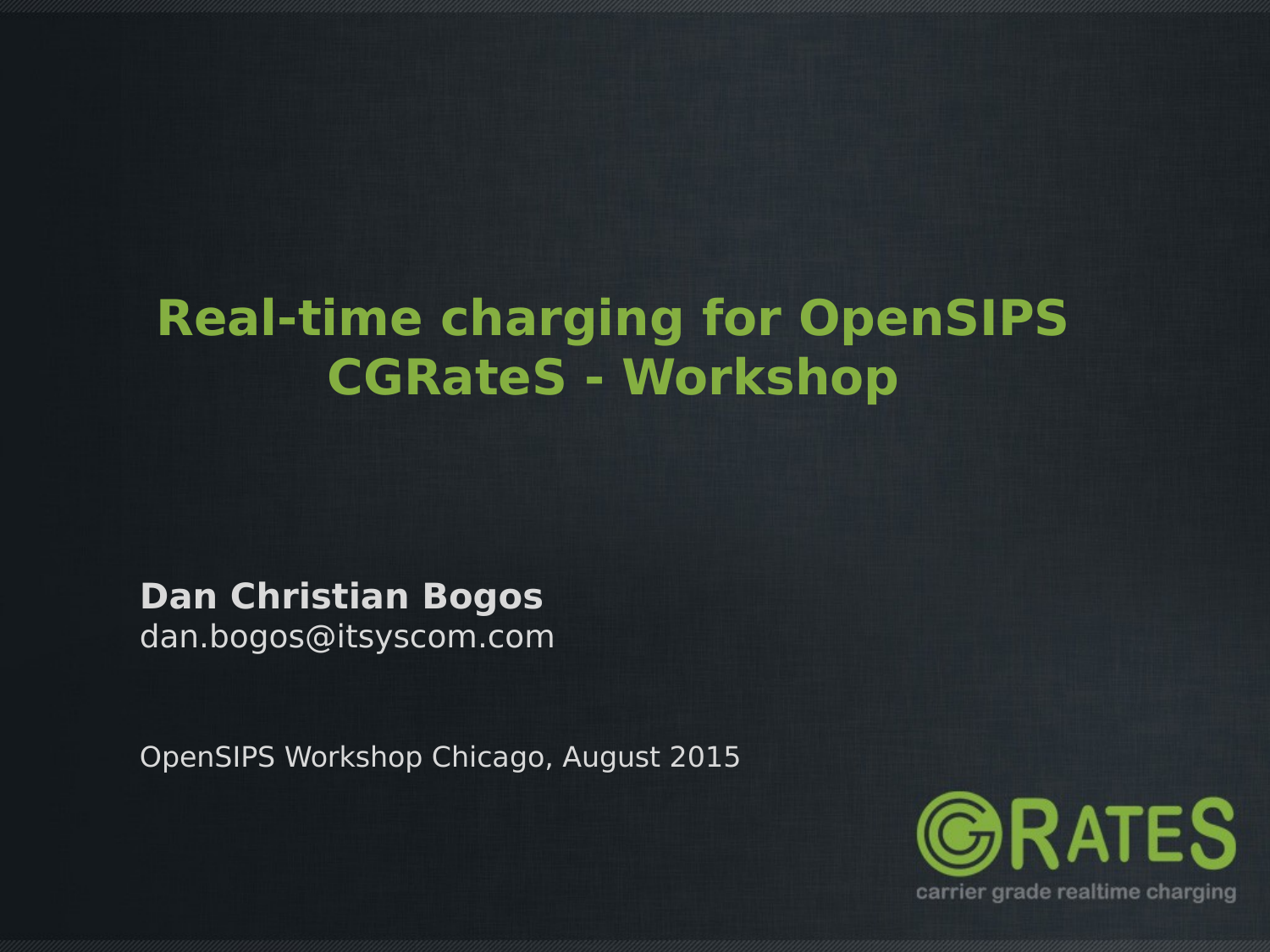



Located in Bavaria/Germany, over 8 years of experience with architecting server side solutions in VoIP environment

Platform implementations covering both wholesale and retail business categories

Responsibly understanding real-time processing constrains and the seriousness of live system outages

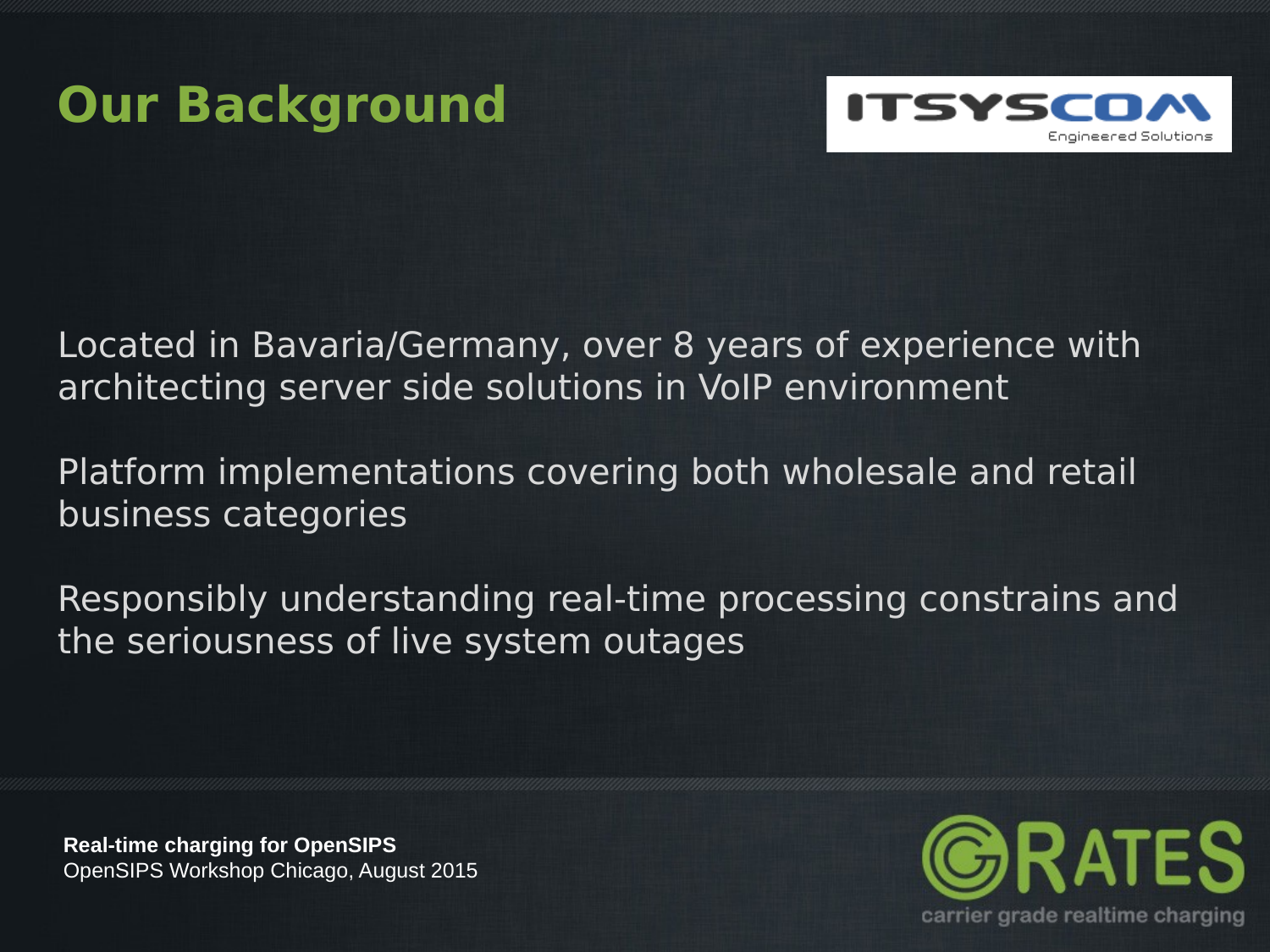# **About CGRateS**

### **Charging/Billing engine**

Plug-able into existing billing infrastructure Accommodate new components into ISP/ITSP network (eg: add new VoIP switch, SMS Service, Data stream) Non-intrusive

### **Modular architecture**

Easy to enhance by rewriting specific components - JSON/HTTP/GOB RPC API

### **Performance Oriented**

Built-in transactional cache system (data ageing, live counters) Asynchronous processing with micro-threads

#### **Feature-rich**

Multi-tenancy, derived charging, account bundles, LCR, CDRStats, rates history, etc Agile in developing new features

### **Test driven development**

Aprox. 1000 tests as part of the build system

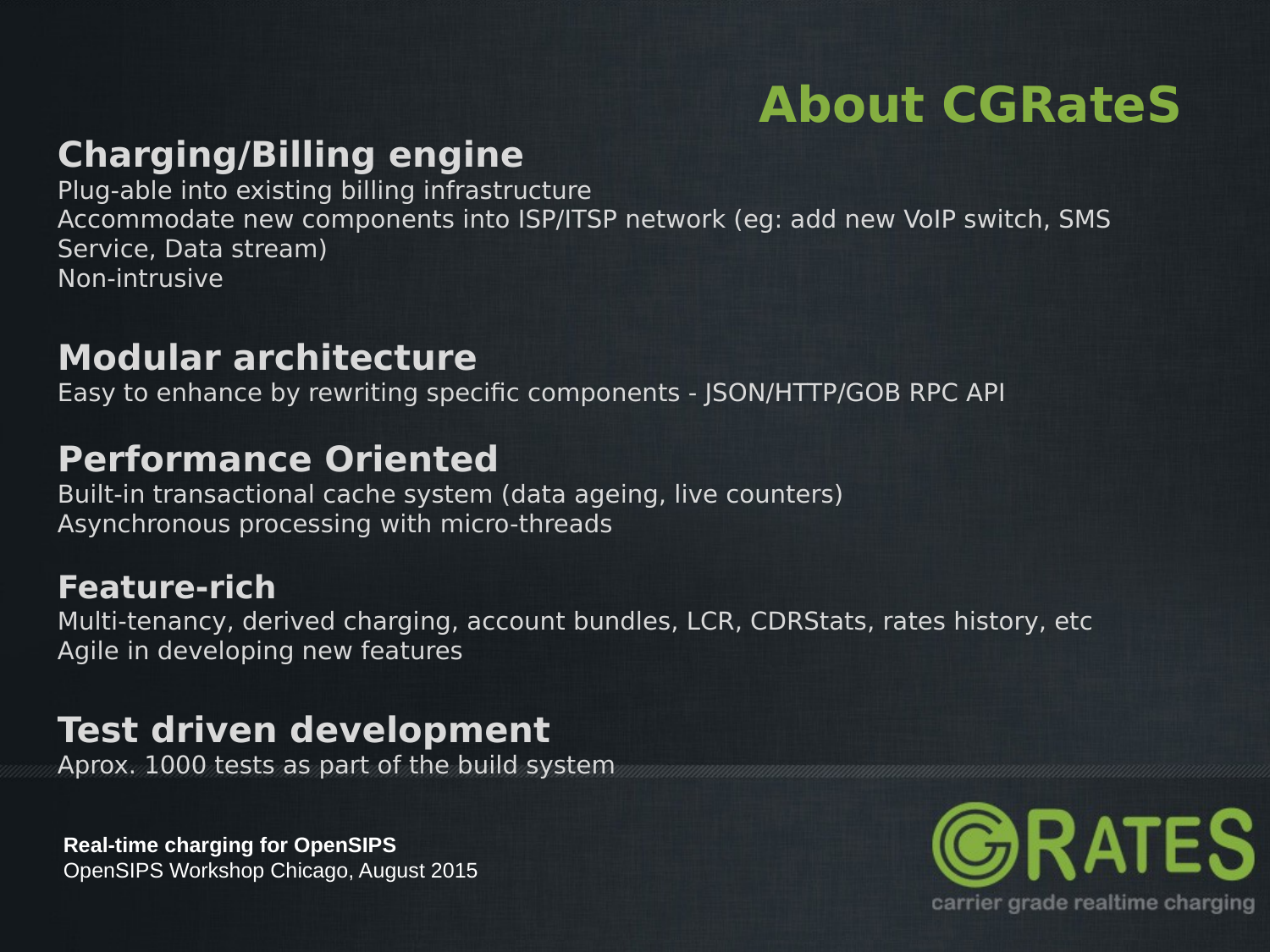| <b>RATING</b>                                                                                                                                     | <b>ACCOUNTING</b>                                                                                                                                                                                                            | <b>RPC Server</b>                                                                                                                                           |
|---------------------------------------------------------------------------------------------------------------------------------------------------|------------------------------------------------------------------------------------------------------------------------------------------------------------------------------------------------------------------------------|-------------------------------------------------------------------------------------------------------------------------------------------------------------|
| • Functionality: calculate costs for events<br>· Standalone component,<br>RPC/in-process accessible                                               | • Functionality: maintain accounts with<br>balances<br>• Real-time fraud detection/mitigation<br>at account level during balance<br>operations (locked stage).<br>• Internal/independent scheduler for<br>account operations | • Functionality: expose external<br>access towards internal<br>components.<br>• Interfaces: JSON/GOB over<br>socket, JSON over HTTP, JSON<br>over websocket |
| <b>CDR Server</b>                                                                                                                                 | <b>CDR Stats</b>                                                                                                                                                                                                             | <b>LCR</b>                                                                                                                                                  |
| • Functionality: centralized CDR<br>server (raw, rate, replicate,<br>forward to CDRStats)<br>· Standalone component,<br>RPC/in-process accessible | • Functionality: compute real-time<br><b>CDR</b> stats<br>• Real-time fraud<br>detection/mitigation with actions<br>triggered.<br>· Standalone component,<br>RPC/in-process accessible                                       | • Functionality: compute real-time<br><b>LCR</b><br>• Makes use of data in other<br>subsystems in it's decisions (EG:<br>Rating, Accounting, CDR Stats)     |
| <b>USER SERVER</b>                                                                                                                                | <b>PUBSUB SERVER</b>                                                                                                                                                                                                         | <b>HISTORY SERVER</b>                                                                                                                                       |
| • Functionality: maintain user<br>profiles (LDAP similarity)<br>• Standalone component,<br>RPC/in-process accessible                              | • Functionality: expose internal<br>events to interested external<br>components(eg: balance ops)<br>· Standalone component,<br>RPC/in-process accessible                                                                     | • Functionality: archive rate<br>changes using GIT in human<br>readable JSON format<br>· Standalone component,<br>RPC/in-process accessible                 |

#### **CGRateS subsystems**

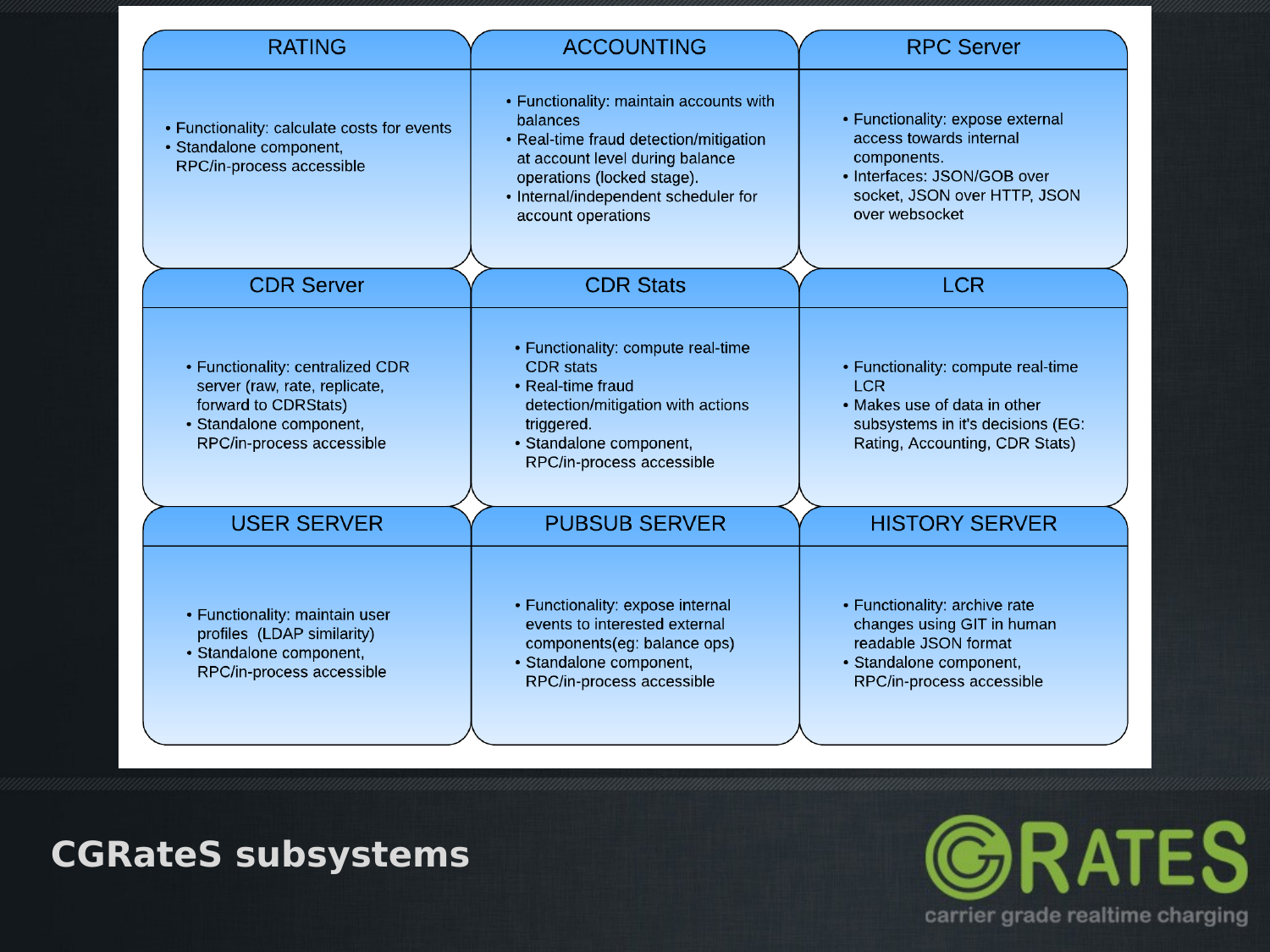# **OpenSIPS Integration**

### **Multiple integration mechanisms**

Based on traffic profile Shared data through pseudovariables

#### **REST\_CLIENT for call authorization, LCR** HTTP-JSON RPC Request/Answer

### **EVI ACC\_ACCOUNTING**

\*prepaid, \*pseudoprepaid, \*postpaid, \*rated

**EVI E\_ACC\_CDR** \*pseudoprepaid, \*postpaid, \*rated

## **Db\_flatstore CDR processing**

\*pseudoprepaid, \*postpaid, \*rated

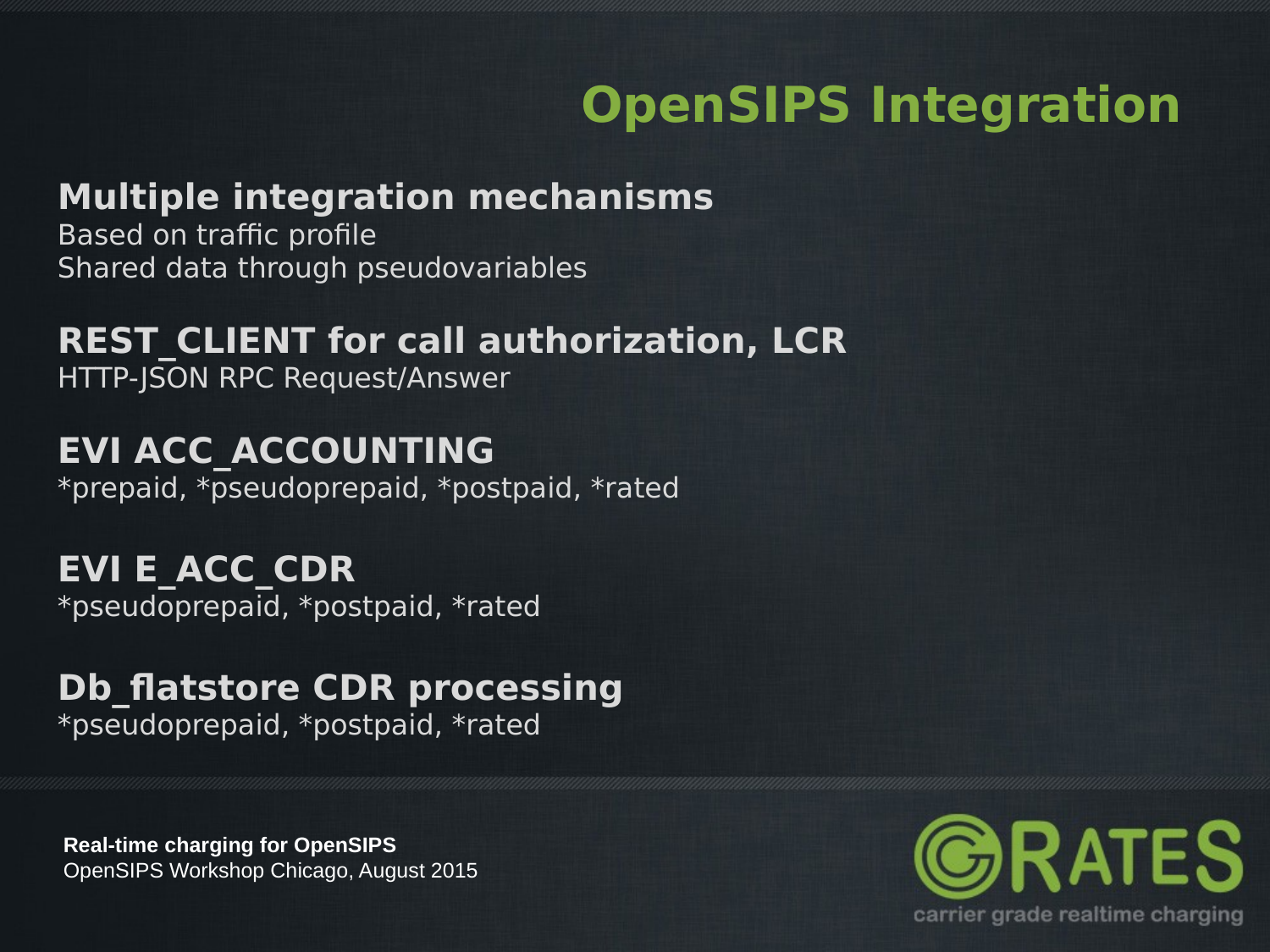# **OpenSIPS Real-time Prepaid**

### **Call Authorization**

Async/sync support through the user of rest\_client Sets maximum call duration through dialog timeout

### **Call disconnect**

Executed through mi\_datagram by CGR SessionManager

#### **Call Start**

Out of E\_ACC\_EVENT\_via event\_datagram to CGR-SM Starts debit loop in case of prepaid calls – real or emulated ones

#### **Call Stop/Missed**

Out of E\_ACC\_EVENT/E\_ACC\_MISSED\_EVENT via event\_datagram to CGR-SM Stops debit loop Writes CDRs

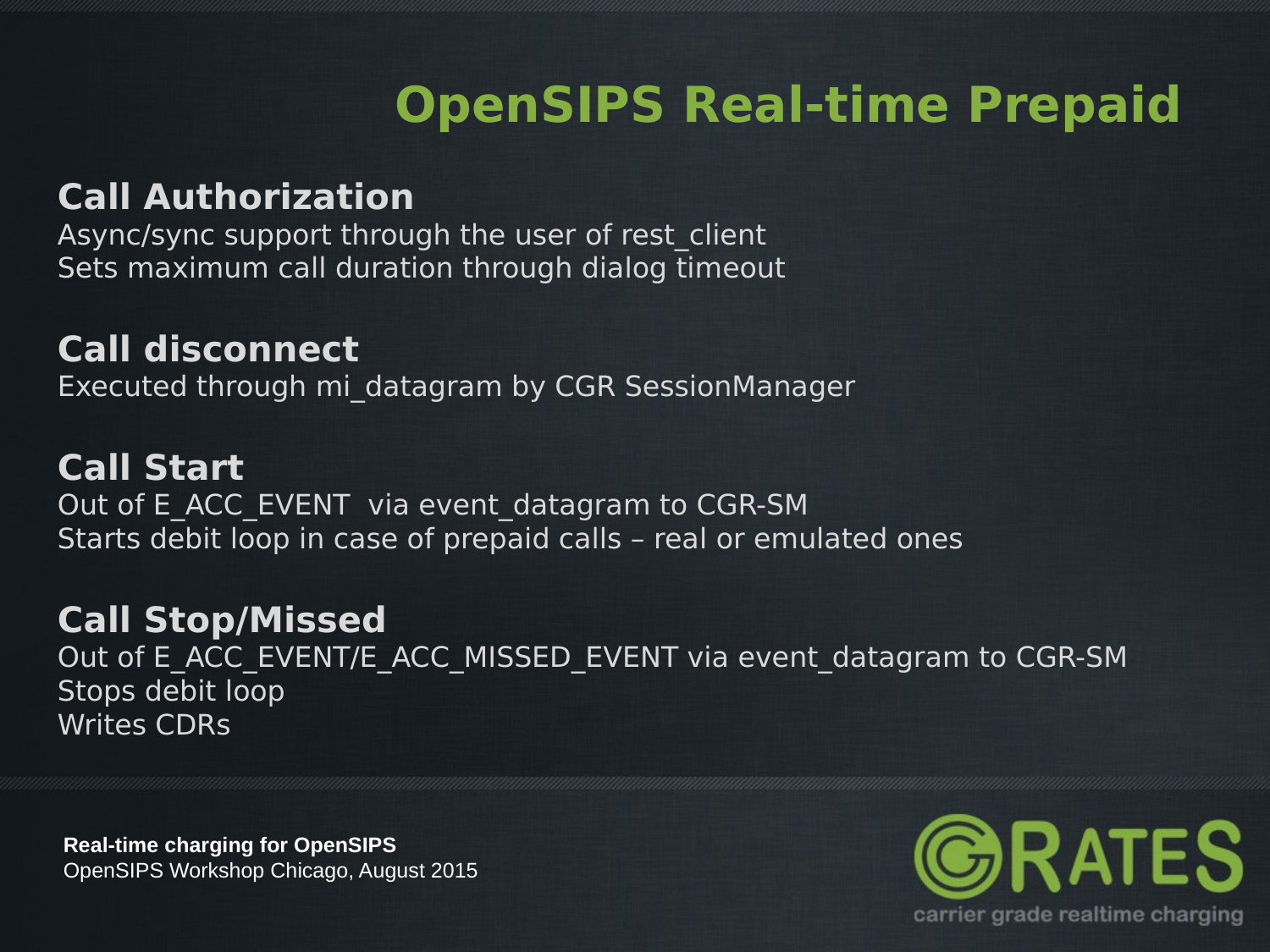### **Task - Installation**

**VM install** Empty Debian Jessie out of netinstall

**OpenSIPS install** Build debian packages, include rest\_client (2.1 branch)

#### **CGRateS install**

Prerequisites: git, redis-server, mysql-server Out of officially provided packages by CGRateS team (0.9.1rc6)

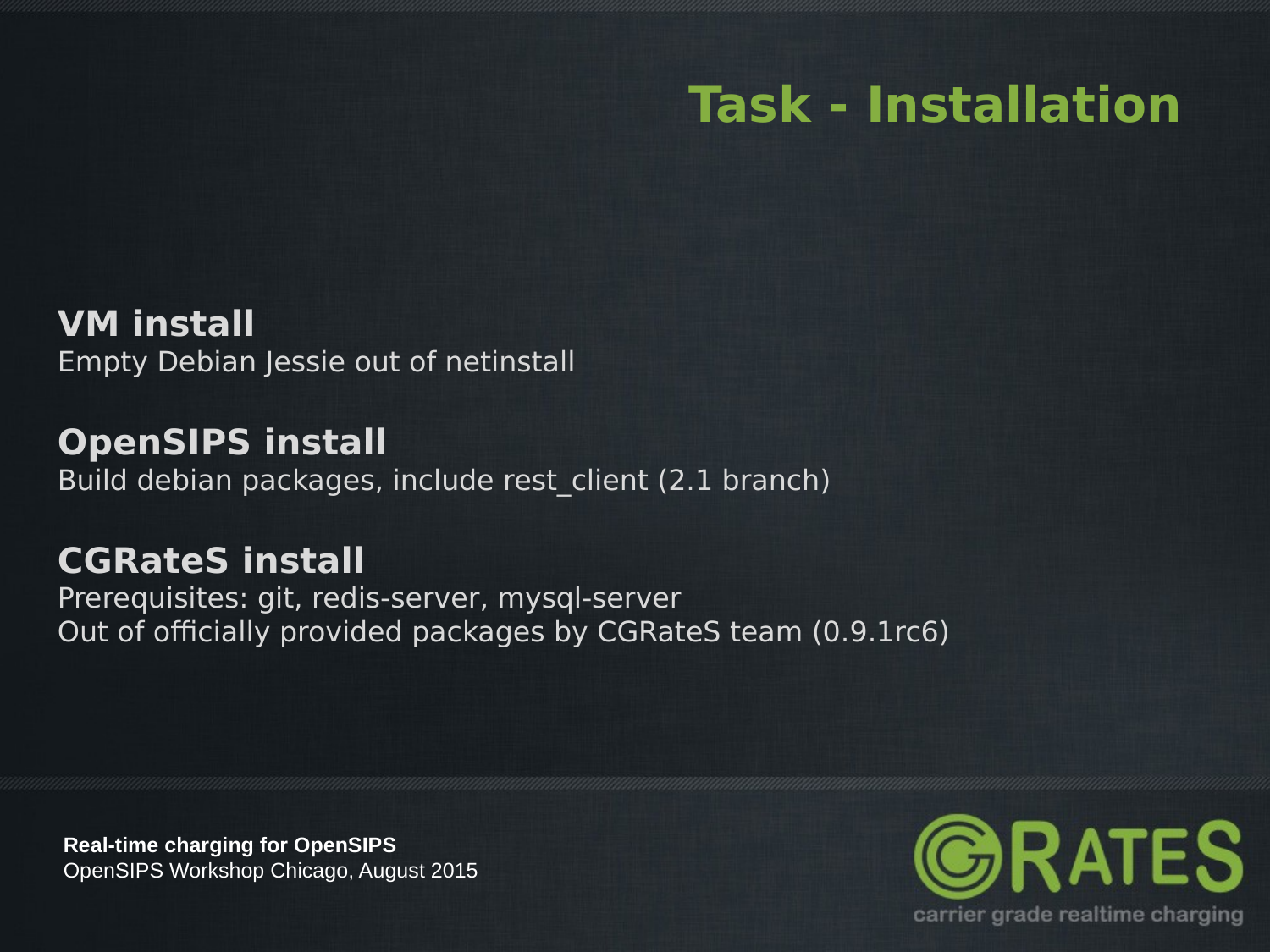# **Task - Configuration**

### **OpenSIPS**

Provided opensips.cfg file out of cgrates repository Part of CGRateS build test environment

**MySQL** Create CGRateS DB schema

**CGRateS** Provided cgrates.json dedicated for OpenSIPS integration

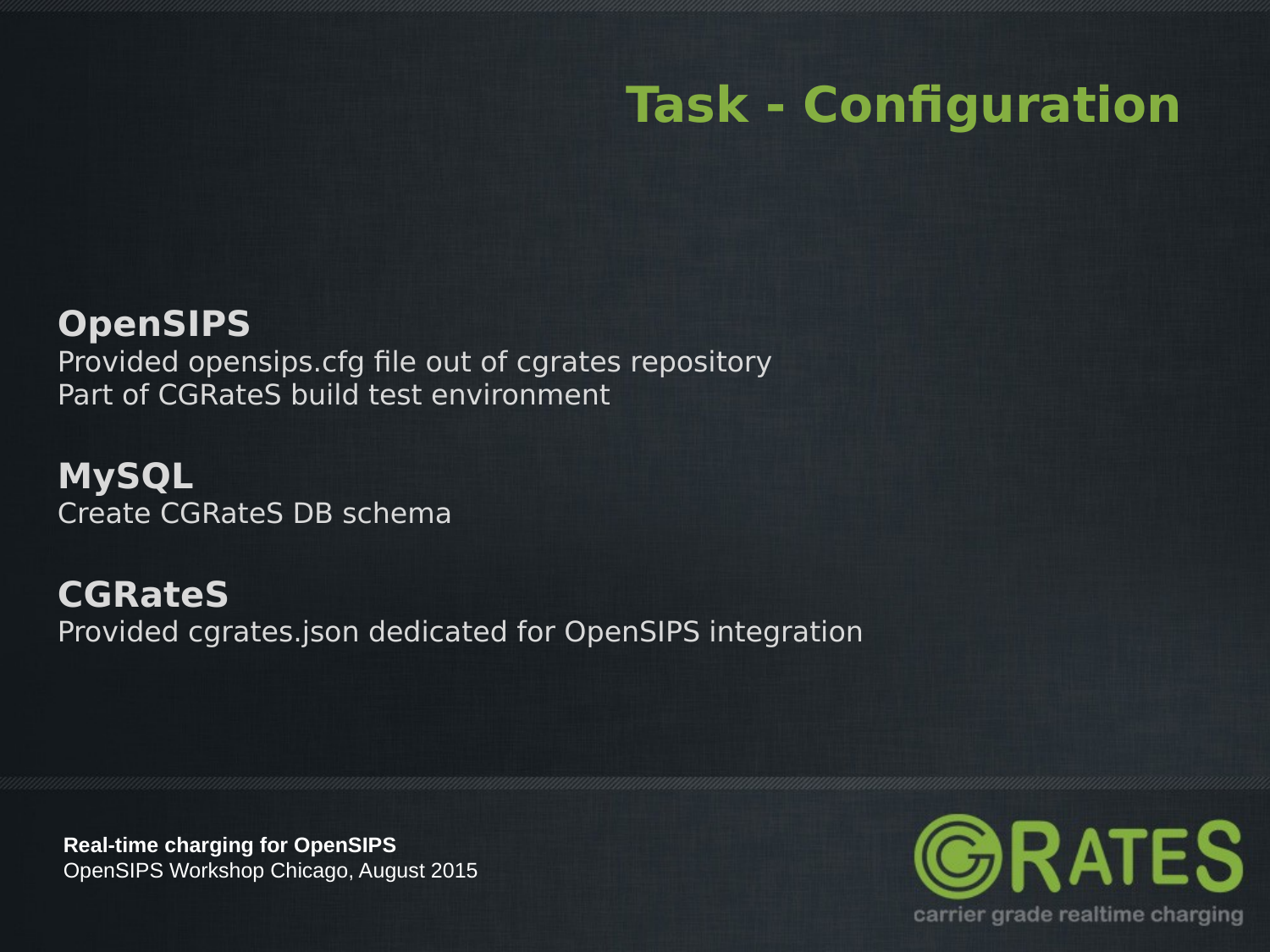# **Task – CGRateS Tariff Plan**

**AccountActions.csv ActionPlans.csv Actions.csv ActionTriggers.csv CdrStats.csv DerivedChargers.csv DestinationRates.csv Destinations.csv LcrRules.csv Rates.csv RatingPlans.csv RatingProfiles.csv SharedGroups.csv Timings.csv Users.csv**

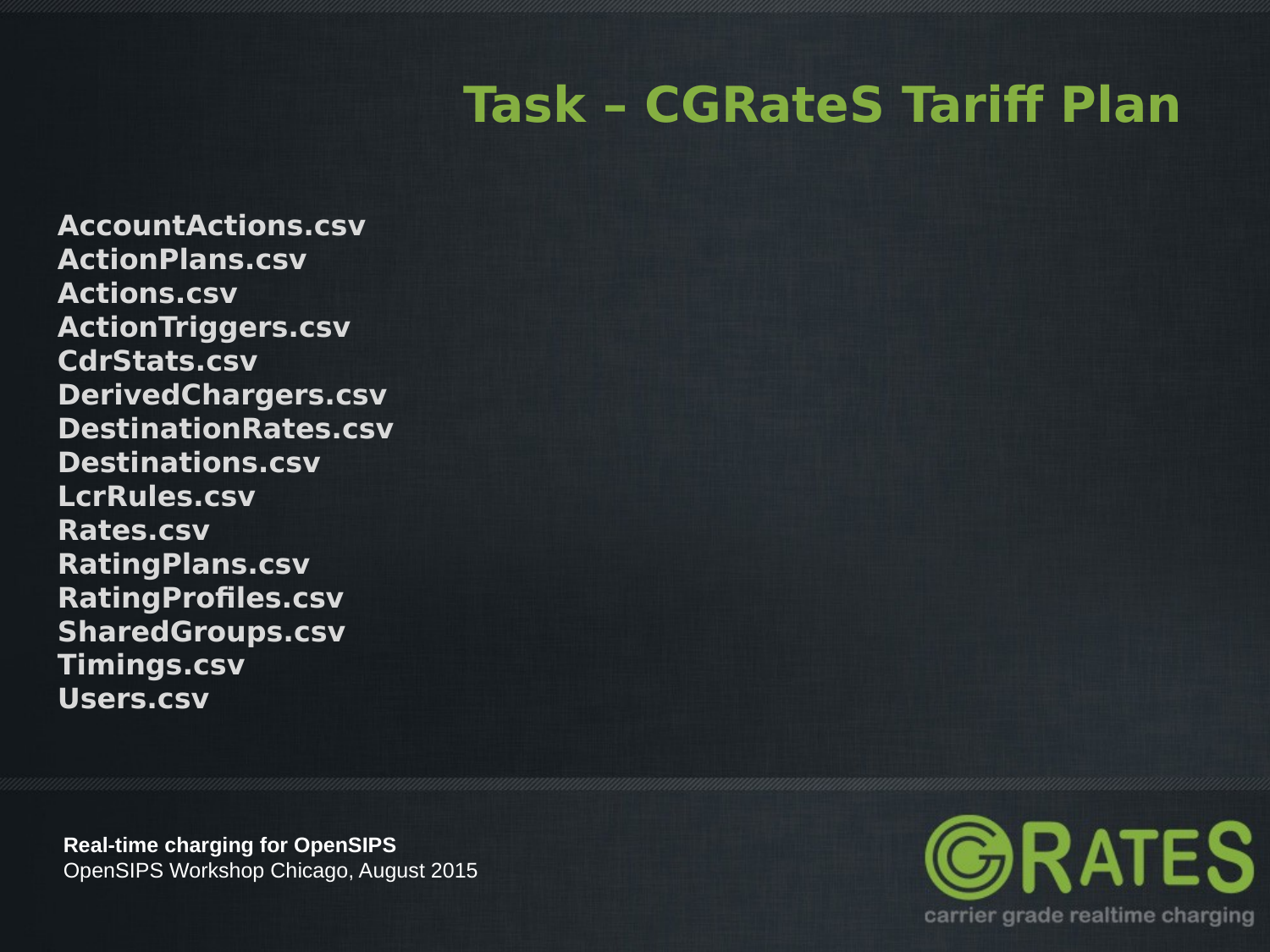### **Meet the cgr-console**

**Interactive** Or not ...

**History**

**Auto-completion**

**Help**

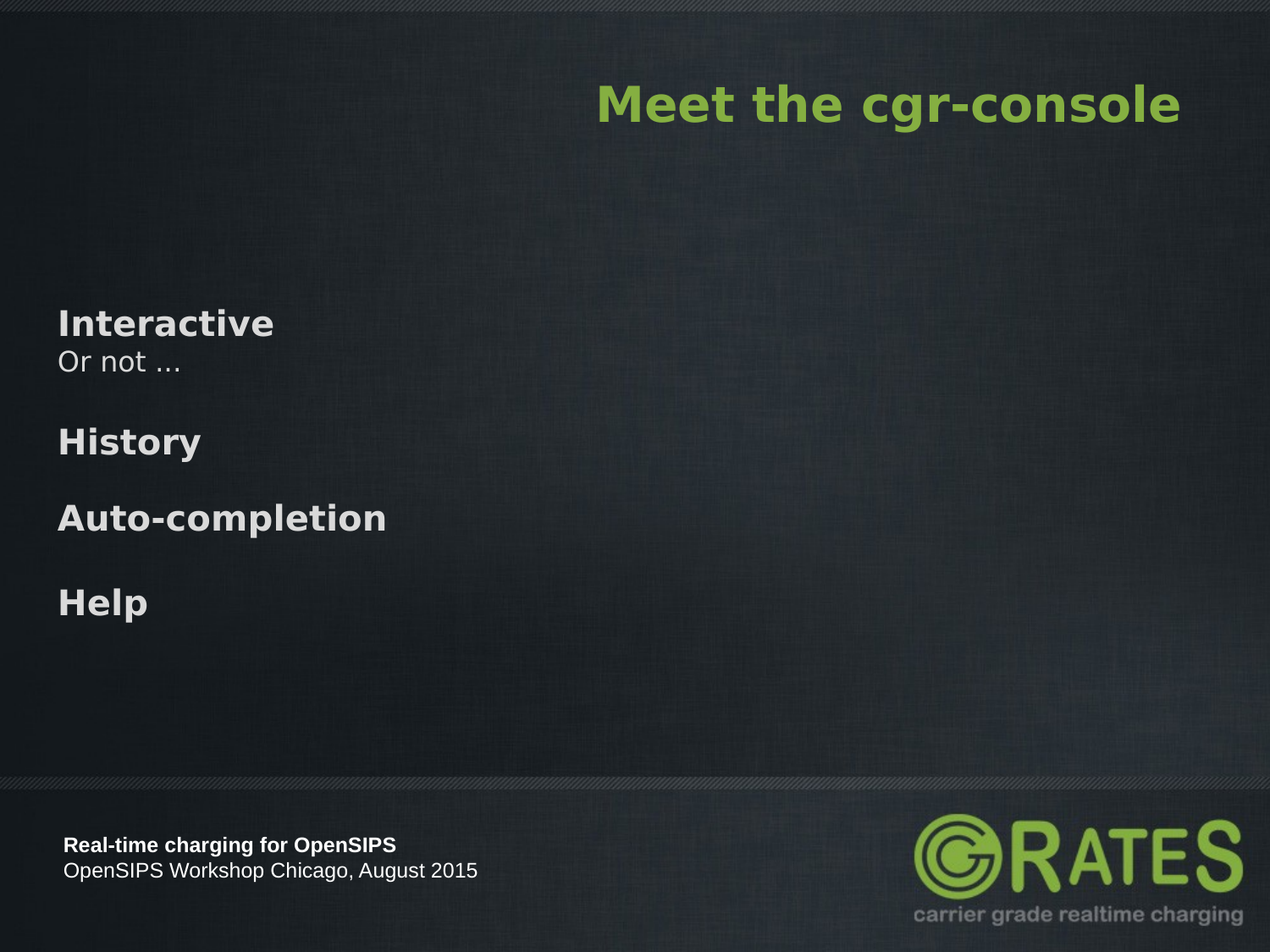### **Task - Calls**

**Prepaid users** 1001, 1006, 1007

#### **Postpaid users** 1002

#### **Pseudoprepaid users** 1003

**Rated users** 1004

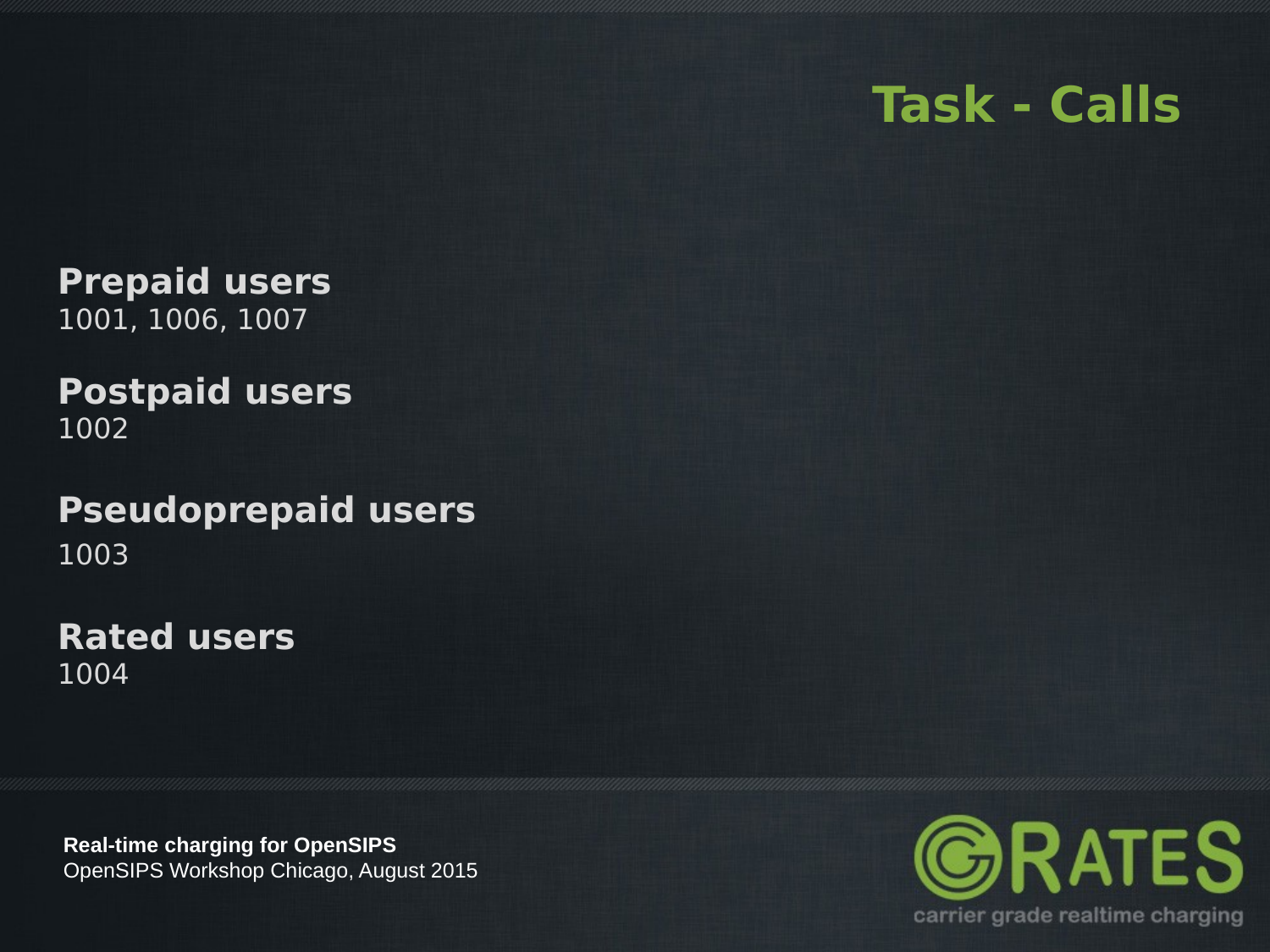## **Task – CDRC CDR import**

### **Db\_flatstore generated CDR**

Records split between multiple files Failed/missed calls CDR records

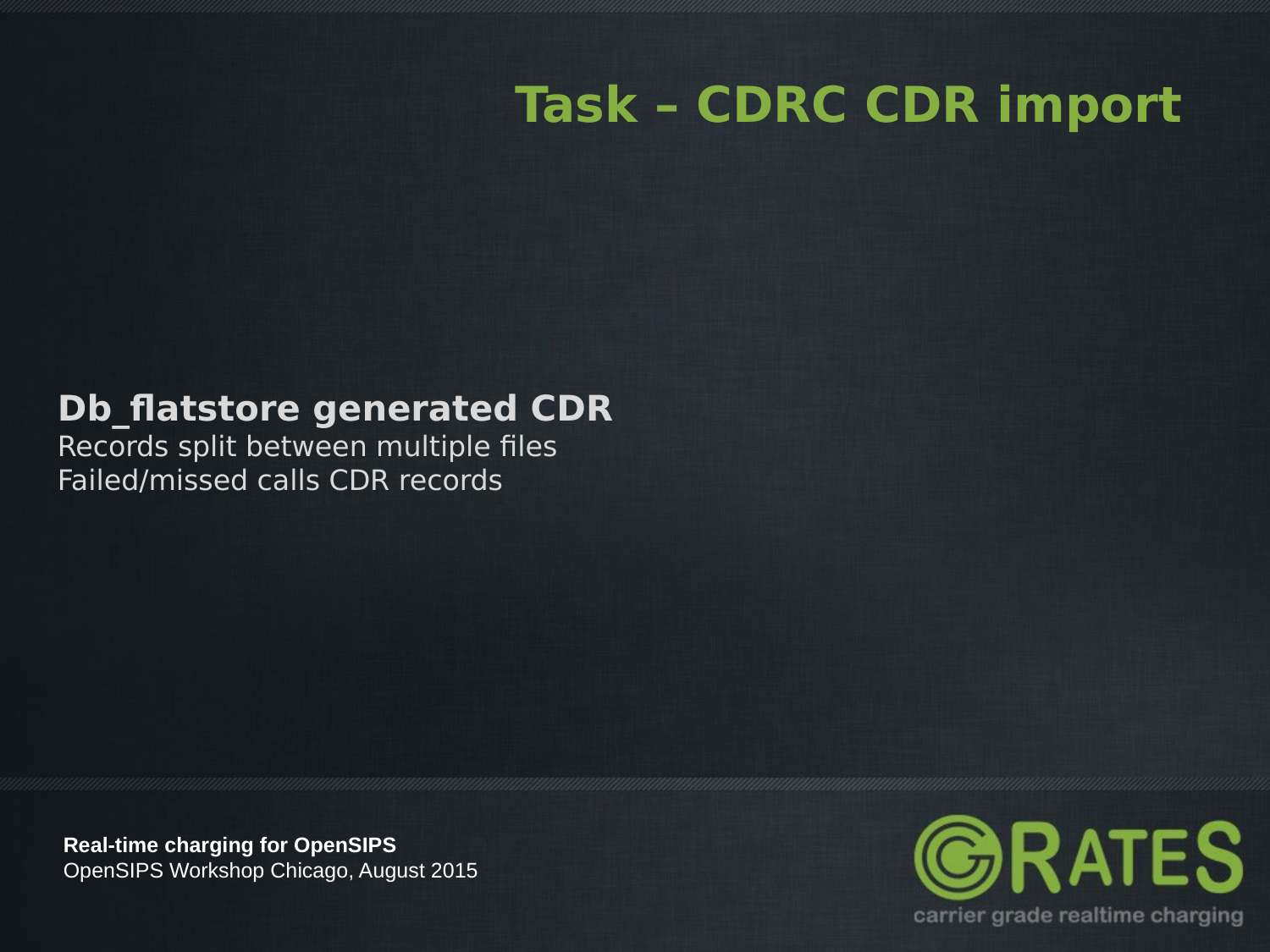### **Task – Check CDR Stats**

**Customer Stats**

**Supplier Stats**

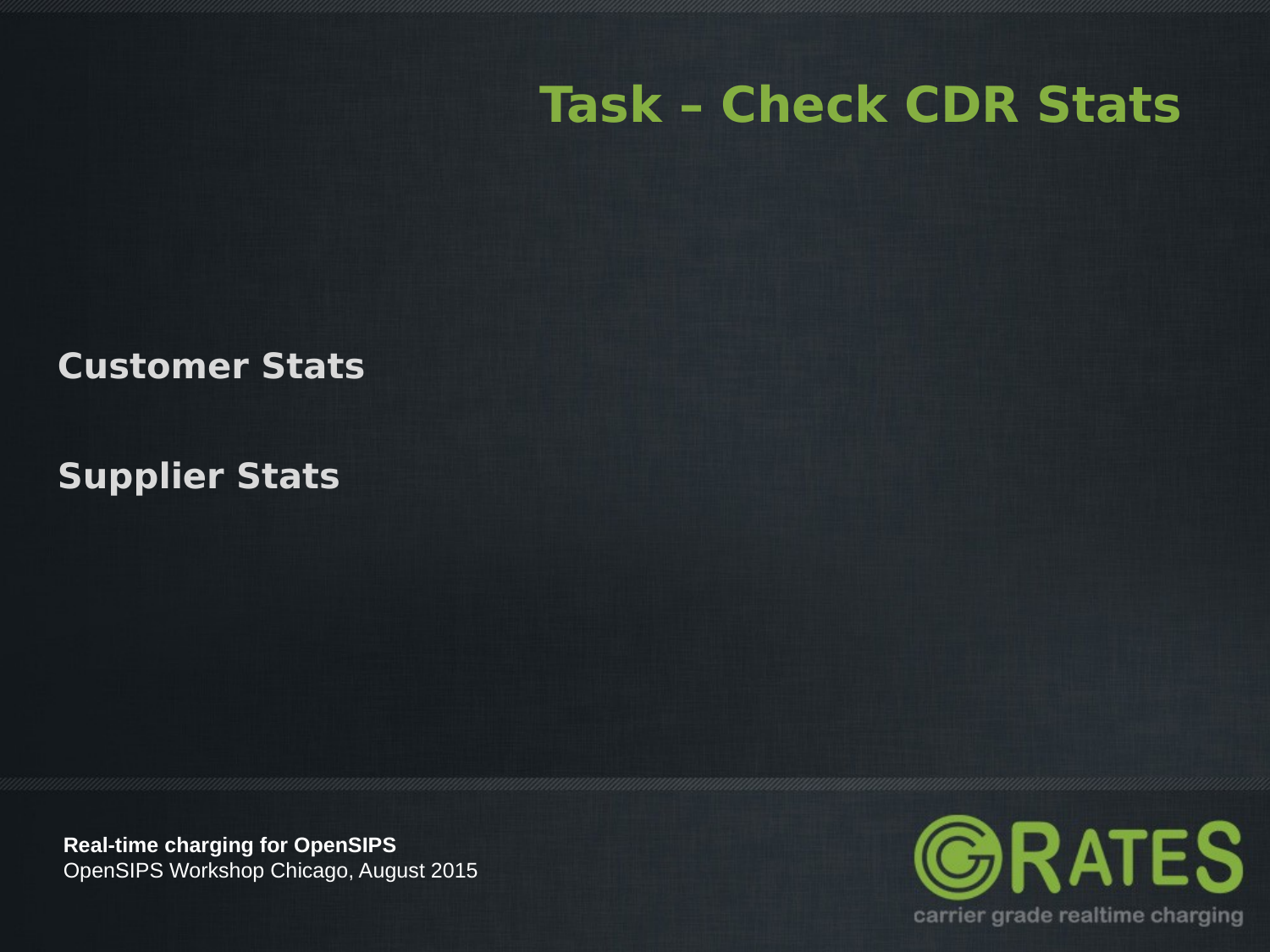## **Task – Exporting CDRs**

**Standard template**

Check derived charging

**Extended template**

**Retrieve call details**

Using cgr-console

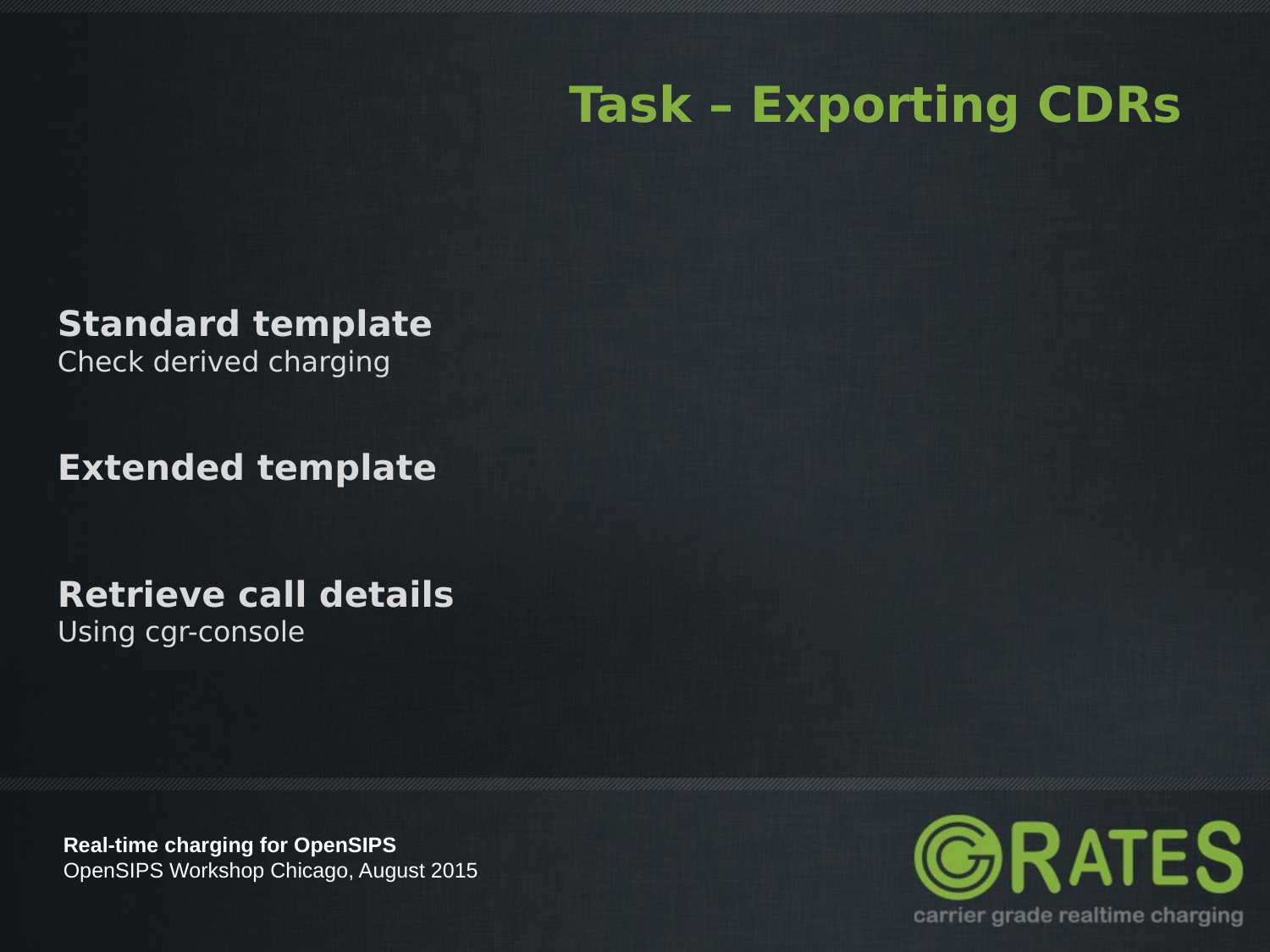# **Task – Fraud Mitigation**

#### **Accounting level**

Multiple calls from same account 1001

#### **External top-up out of pattern**

Warning – threshold level 1 Account disable - threshold level 2 Multiple calls out of same account – simultaneous disconnect on fraud detection

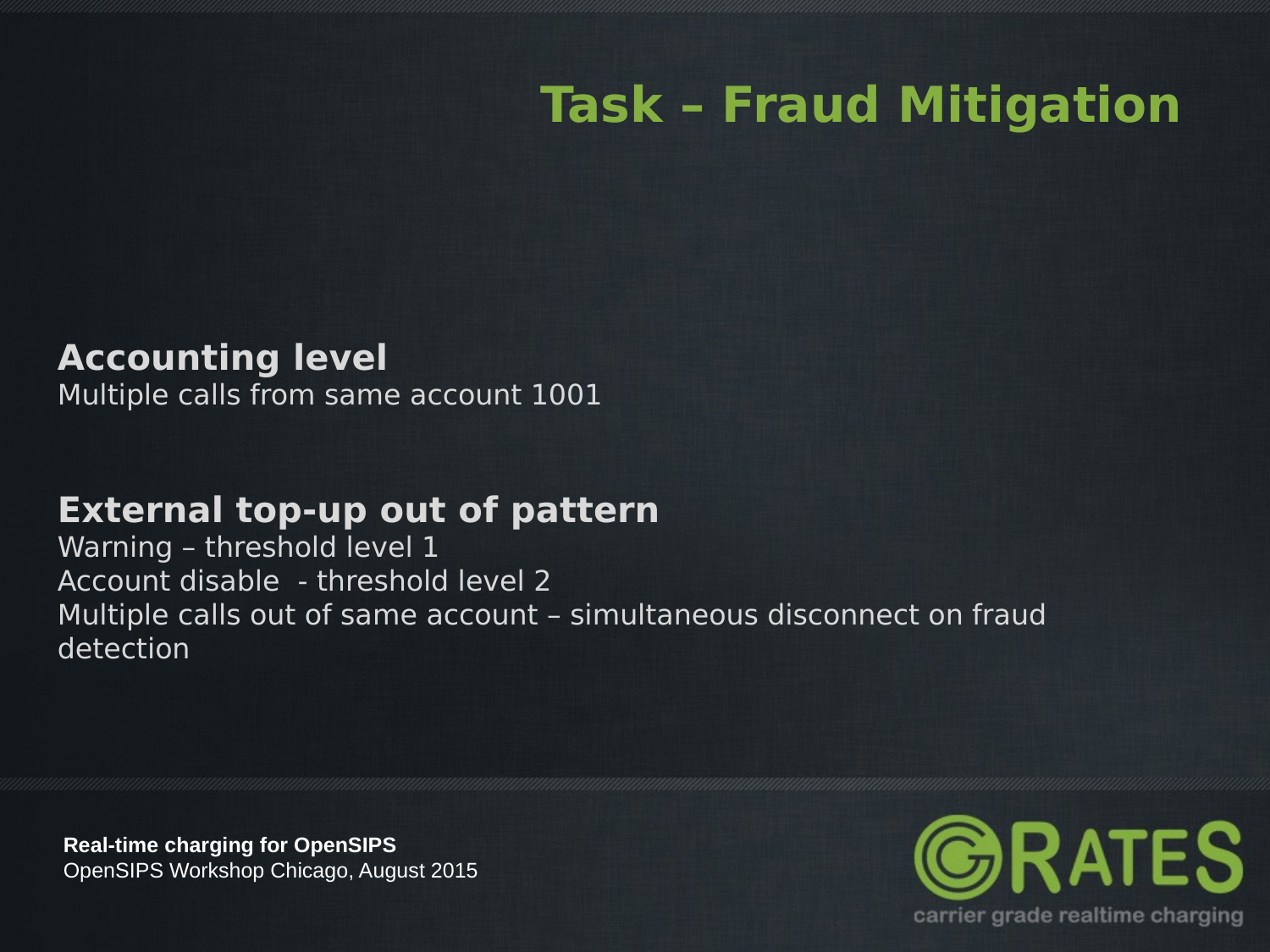### **Task – Console simulation**

**Check accounts**

**Call cost queries**

**LCR queries**